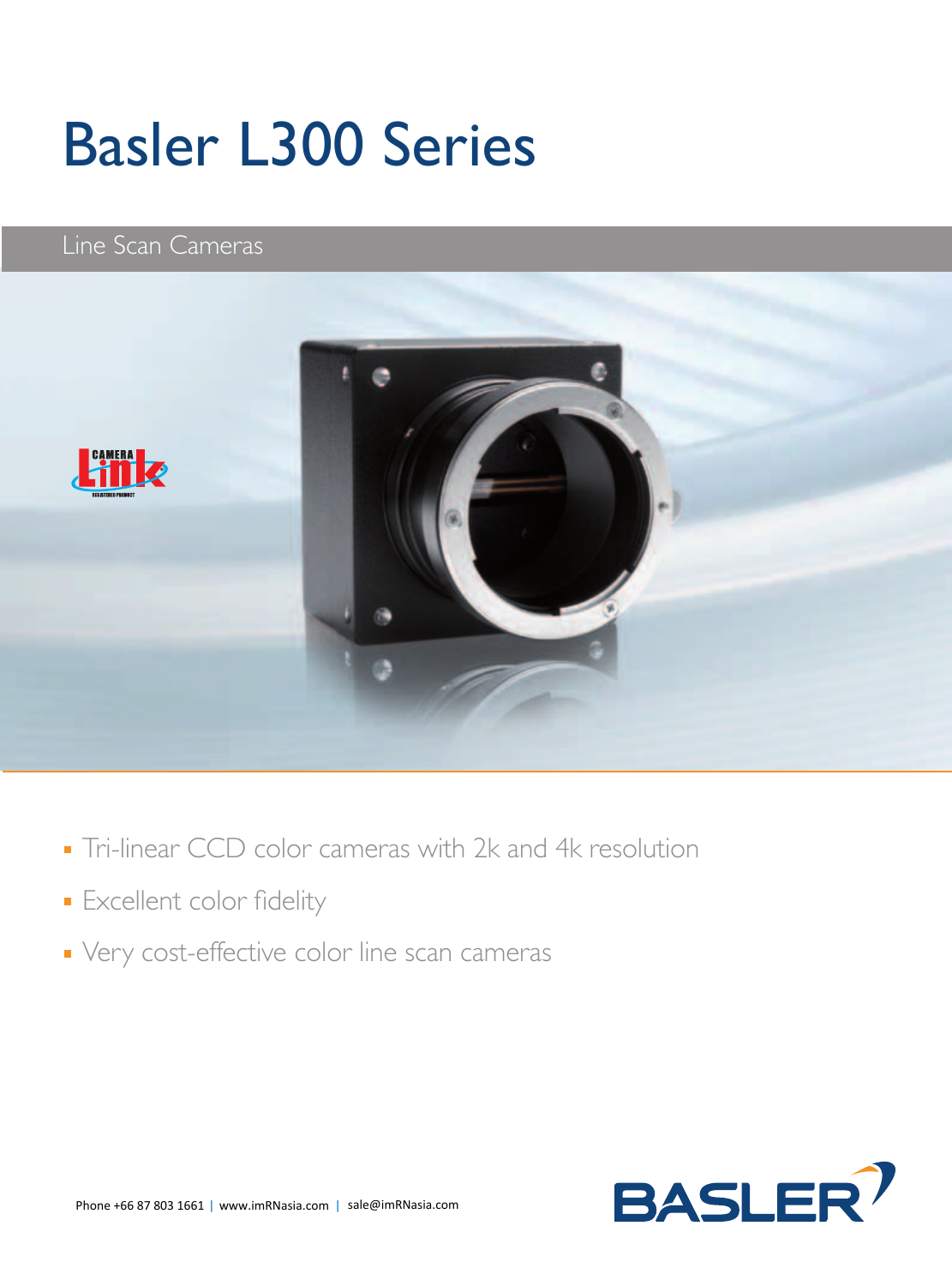### Color Line Scan with a Compact Housing for Easy Integration

The L300 series highlights Basler's commitment to common sense camera design. These tri-linear cameras offer users a cost-effective way of implementing color in line scan applications. The mono versions with their three monochrome lines can be easily used as a

high sensitivity line scan camera. With 3 lines x 2098 pixels per line, L301 series cameras offer an exceptional price/ performance ratio. L304 series cameras offer useful new features and high resolution with 3 lines  $\times$  4080 pixels per line.

With a choice of three different integration modes as well as adjustable gain and offset, these are very flexible cameras. L300 cameras can be triggered via an external sync signal or operated in an internally controlled "free-run" mode. All settings can be adjusted by means of simple programming commands via a serial port. The cameras operate with a single voltage power supply and have simple cabling requirements.



Principle of the Tri-Linear Color Line Scan Camera

Basler L300 cameras are ideal for a variety of applications including document scanning, print inspection, web inspection, food and forestry products inspection, tissue sample scanning, 3-D imaging and measurements, and many other vision applications.



#### **Your benefits include:**

- **An expensive matched lens is not** required to capture optimum image quality, providing you with an affordable solution for color imaging
- Use of a tri-linear sensor results in a very compact camera, reducing the space needed in your installation
- **EXEL** Indicators and test image generation capability reduce your integration time and aid troubleshooting
- **Extensive and complete factory testing** ensures consistent product quality
- An integrated spatial correction feature combines pixel data and the lines in the sensor, eliminating the need for computer resources to perform this task
- **Electronic exposure time control** provides maximum flexibility
- **Simple integration into your application** is ensured with a combination of new useful features and a Windows® setup tool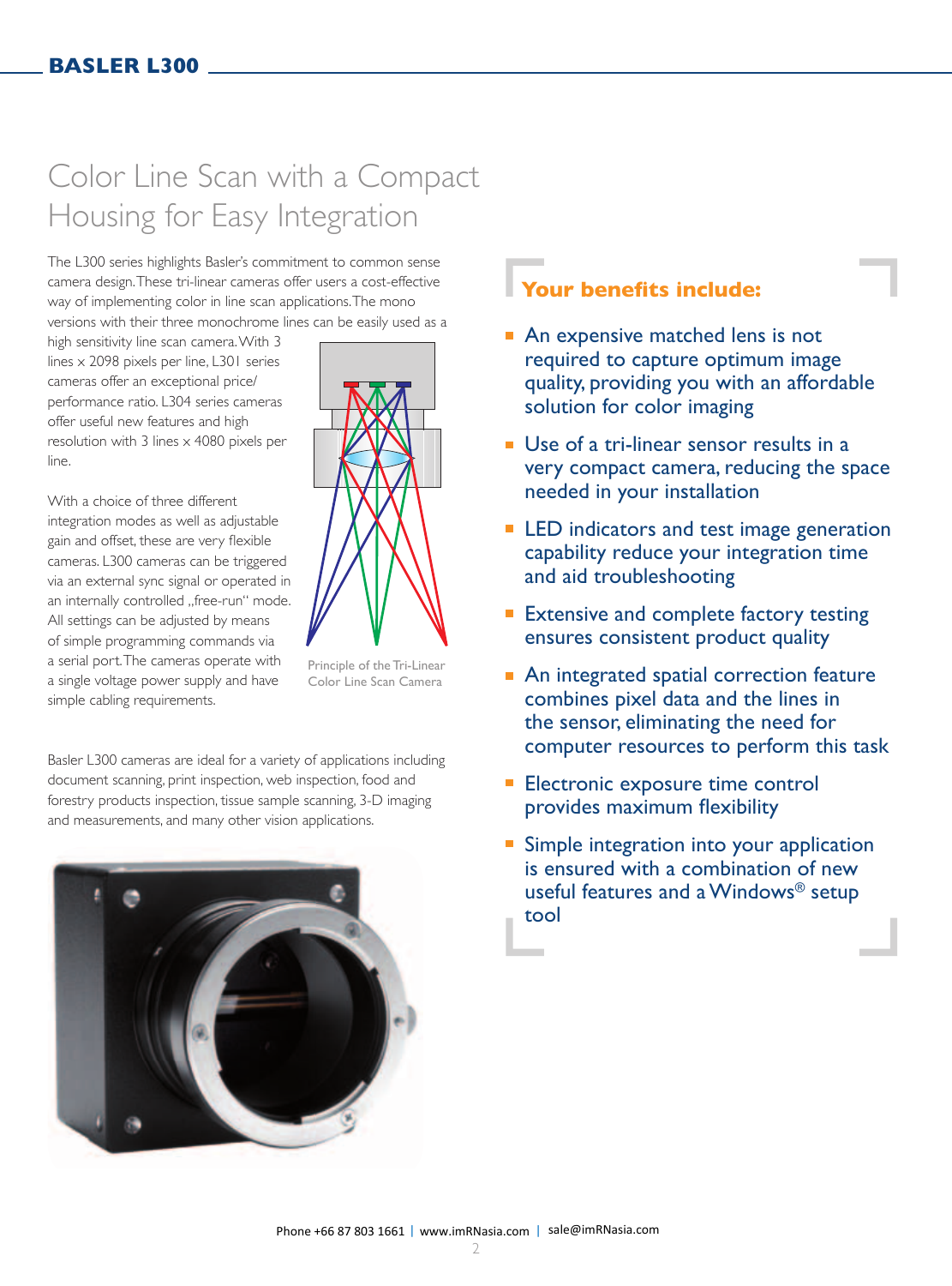# Specifications



| <b>Basler L300 Series</b>            | L301k                                                                                                                                     | $L30$ kc                             | L304k                                                                                       | L304 <sub>kc</sub>                                                                       |
|--------------------------------------|-------------------------------------------------------------------------------------------------------------------------------------------|--------------------------------------|---------------------------------------------------------------------------------------------|------------------------------------------------------------------------------------------|
|                                      |                                                                                                                                           |                                      |                                                                                             |                                                                                          |
| Camera Section                       |                                                                                                                                           |                                      |                                                                                             |                                                                                          |
| Resolution                           | 3 lines x 2098 pixels                                                                                                                     |                                      | 3 lines x 4080 pixels                                                                       |                                                                                          |
| Sensor Type                          | Tri-linear CCD<br>monochrome                                                                                                              | Tri-linear CCD<br>color              | Tri-linear CCD<br>monochrome                                                                | Tri-linear CCD<br>color                                                                  |
| Pixel Size                           | 14.0 $\mu$ m $\times$ 14.0 $\mu$ m $\times$ 14.0 $\mu$ m pitch                                                                            |                                      | $10.0 \mu m \times 10.0 \mu m \times 10.0 \mu m$ pitch                                      |                                                                                          |
| Center-to-center-spacing             | $112 \mu m$                                                                                                                               |                                      | 90 µm                                                                                       |                                                                                          |
| <b>Pixel Clock</b>                   | 20 MHz (in 8 bit triple<br>output mode)<br>40 MHz (in dual 8 bit or 10 bit output mode)<br>60 MHz (in single 8 bit or 10 bit output mode) | 20 MHz (in 8 bit RGB<br>output mode) | 30 MHz (in 8 bit triple<br>output mode), 60 MHz<br>(in dual 8 bit or 10 bit<br>output mode) | 30 MHz (in 8 bit RGB<br>output mode), 60 MHz<br>(in dual 8 bit or 10 bit<br>output mode) |
| Max. Line Rate                       | 9.20 kHz (spatial correction off),<br>8.0 kHz (spatial correction on)                                                                     |                                      | 7.2 kHz                                                                                     |                                                                                          |
| Video Output Format                  | Single pixel 8 bits, single pixel 10 bits,<br>dual pixel 8 bits, or 8 bit RGB (selectable)                                                |                                      | Dual pixel 8 bits or 10 bits,<br>or 8 bit RGB (selectable)                                  |                                                                                          |
| Interface                            | Camera Link (base)                                                                                                                        |                                      |                                                                                             |                                                                                          |
| Synchronization                      | Via external trigger or free-run                                                                                                          |                                      |                                                                                             |                                                                                          |
| <b>Exposure Control</b>              | Edge-controlled, level-controlled or programmable                                                                                         |                                      |                                                                                             |                                                                                          |
|                                      |                                                                                                                                           |                                      |                                                                                             |                                                                                          |
| Mechanical/Electrical                |                                                                                                                                           |                                      |                                                                                             |                                                                                          |
| Housing Size $(L \times W \times H)$ | 38.1 mm $\times$ 62 mm $\times$ 62 mm                                                                                                     |                                      | $41.3$ mm $\times$ 71 mm $\times$ 71 mm                                                     |                                                                                          |
| Housing Temperature                  | Up to 50°C                                                                                                                                |                                      |                                                                                             |                                                                                          |
| Lens Mount                           | F-mount                                                                                                                                   |                                      | F-mount, $M58 \times 0.75$                                                                  |                                                                                          |
| Power Requirements                   | 12 VDC (±10%), max. 5.1 W                                                                                                                 |                                      | 12 VDC (±10%), max, 8.0 W                                                                   |                                                                                          |
| Weight (typical)                     | Max, 282 g                                                                                                                                |                                      | Max, 300 g                                                                                  |                                                                                          |
| Conformity                           | CE. FCC                                                                                                                                   |                                      |                                                                                             |                                                                                          |

Specifications may change without prior notice

For detailed technical information, please see the camera manual that can be found on our website: www.baslerweb.com/manuals

# Dimensions (in mm)



Phone +66 87 803 1661 | www.imRNasia.com | sale@imRNasia.com